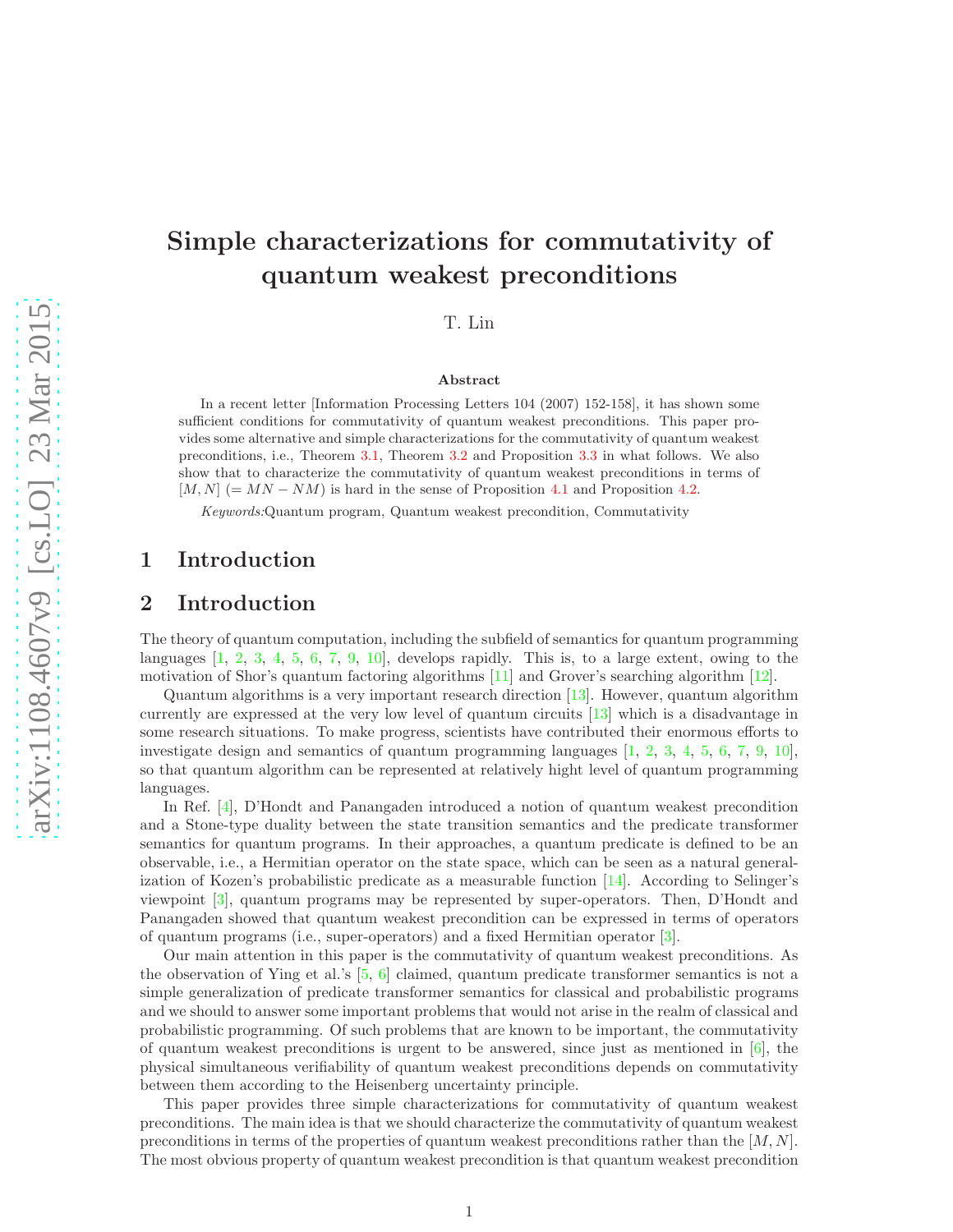is again an observable, (see Lemma [4.1](#page-3-0) in the sequel), i.e. a Hermitian operator on the state space, although we often forgot this fact in practice.

Let  $wp(\mathcal{E})(M)$  and  $wp(\mathcal{E}(N))$  be two quantum weakest preconditions. Then, this paper will show in Section [4](#page-3-1) the following

- wp( $\mathcal{E}(M)$ ) and wp( $\mathcal{E}(N)$ ) commute if and only if the product of them is Hermitian;
- $wp(\mathcal{E})(M)$  and  $wp(\mathcal{E})(N)$  commute if and only if there exists an Unitary matrix U such that  $U^{\dagger}wp(\mathcal{E})(M)U = \text{diag}(\lambda_1, \cdots, \lambda_n)$  and  $U^{\dagger}wp(\mathcal{E})(N)U = \text{diag}(\mu_1, \cdots, \mu_n)$ , where  $\lambda_i$  and  $\mu_i$ are the eigenvalues of  $wp(\mathcal{E})(M)$  and  $wp(\mathcal{E})(N)$ , respectively;
- $wp(\mathcal{E})(M)$  and  $wp(\mathcal{E})(N)$  commute if and only if  $\mathrm{Tr} \left[\left(wp(\mathcal{E})(M)wp(\mathcal{E})(N)\right)^2\right] = \mathrm{Tr}\left(\left(wp(\mathcal{E})(M)\right)^2\left(wp(\mathcal{E})(N)\right)^2\right), \text{ where }wp(\mathcal{E})(M) \text{ is a }$ quantum weakest precondition.

We would like to point out that the above results seems to be trivial (thus simple). Indeed, (2) and (3) come naturally from some facts of linear algebra [\[15\]](#page-6-11), so long as the reader recalls that a quantum weakest precondition is again a Hermitian matrix. One may naturally expect that whether we can characterize the commutativity of quantum weakest preconditions in terms of  $[M, N]$  (=  $MN - NM$ ), because a quantum weakest precondition is represented by a Hermitian matrix and operators of a super-operator (see, Proposition [3.1\)](#page-2-3) (Perhaps there are some other reasons). However, the examples illustrated in this paper show that this may be very difficult (see, Proposition [4.1](#page-4-0) and Proposition [4.2\)](#page-5-0).

The remainder of the paper is organized in the following way: the next Section is devoted to review some basic definitions and useful propositions where the main results are introduced. Section [4](#page-3-1) is devoted to the proofs of the main results where some examples are presented, and Section [5](#page-5-3) is the concluding Section.

### 3 Preliminaries and main results

Let H be a Hilbert space. Recall in [\[6\]](#page-6-3) that a density matrix  $\rho$  on H is a positive operator with  $Tr(\rho) \leq 1$ . The set of density operators on H is denoted  $\mathcal{D}(\mathcal{H})$ . A super-operator on a Hilbert space H is a linear operator  $\mathcal E$  from the space  $\mathcal L(\mathcal H)$  into itself which the following are satisfied

- Tr $[\mathcal{E}(\rho)] < Tr(\rho)$  for each  $\rho \in \mathcal{D}(\mathcal{H})$ ;
- Complete positivity: for any extra Hilbert space  $\mathcal{H}_R$ ,  $(\mathcal{I}_R \otimes \mathcal{E})(A)$  is positive provided A is a positive operator on  $\mathcal{H}_R \otimes \mathcal{H}$ , where  $\mathcal{I}_R$  is the identity operation on  $\mathcal{H}_R$ .

Analogue to [\[6\]](#page-6-3), the set of super-operators on H is denoted as  $\mathcal{CP}(\mathcal{H})$ .

A quantum predicate on H is defined to be a Hermitian operator M with  $0 \subseteq M \subseteq I$ , where the ordering "⊑" is the Löwner ordering, i.e.,  $A \sqsubseteq B$  if  $B - A$  is a positive operator. The set of quantum predicates on H is denoted by  $\mathcal{P}(\mathcal{H})$ .

We state the definition of precondition of a quantum predicate  $N$  with respect to a quantum program  $\mathcal E$  in the following

<span id="page-1-1"></span>**Definition 3.1** ([\[6\]](#page-6-3), Definition 2.1). For any quantum predicates  $M, N \in \mathcal{P}(\mathcal{H})$ , and for any quantum program  $\mathcal{E} \in \mathcal{CP}(\mathcal{H})$ , M is called a precondition of N with respect to  $\mathcal{E}$ , written  $M\{\mathcal{E}\}\N$ , if

$$
\text{Tr}(M\rho) \leq \text{Tr}(N\mathcal{E}(\rho))
$$

for all density operator  $\rho \in \mathcal{D}(\mathcal{H})$ .

<span id="page-1-0"></span><sup>1</sup>Tr(A) = 
$$
\sum_{i=1}^{n} a_{ii}
$$
 where  $A = (a_{ij})_{n \times n}$ .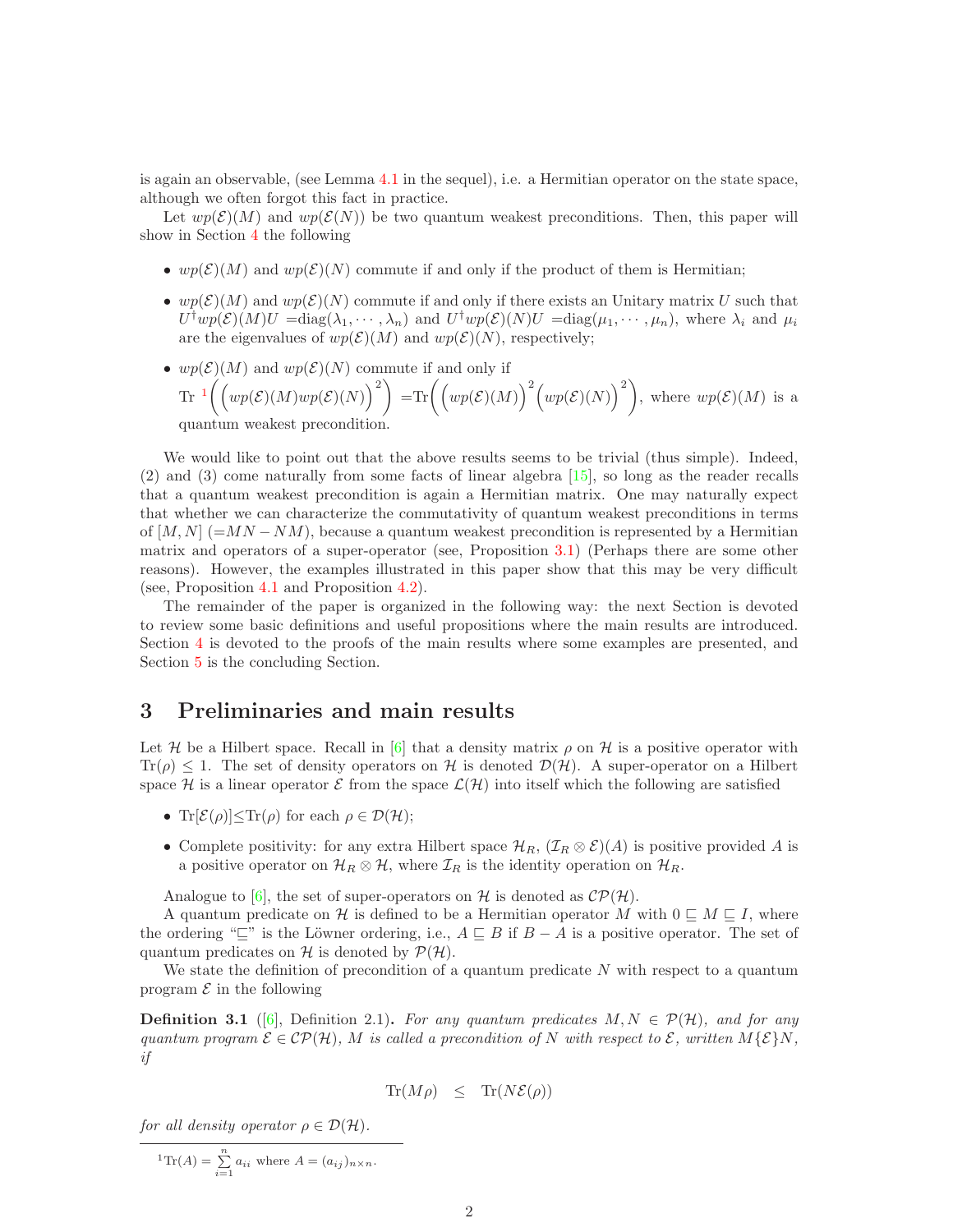With the above Definition [3.1](#page-1-1) in mind, we introduce the concept of quantum weakest precondition as follows.

**Definition 3.2** ([\[6\]](#page-6-3), Definition 2.2). Let  $M \in \mathcal{P}(\mathcal{H})$  be a quantum predicate and  $\mathcal{E} \in \mathcal{CP}(\mathcal{H})$  a quantum program. Then the weakest precondition of M with respect to  $\mathcal E$  is a quantum predicate  $wp(\mathcal{E})(M)$  satisfying the following conditions:

1.  $wp(\mathcal{E})(M)\{\mathcal{E}\}M;$ 

2. for all quantum predicates N,  $N\{\mathcal{E}\}\$ M implies  $N \sqsubseteq wp(\mathcal{E})(M)$ .

The following Kraus operator-sum representation of  $wp(\mathcal{E})$  is necessary in the sequel.

<span id="page-2-3"></span>**Proposition 3.1** ([\[6\]](#page-6-3), Proposition 2.1). Suppose that  $\mathcal{E} \in \mathcal{CP}(\mathcal{H})$  is represented by the set  $\{E_i\}$ of operators. Then for each  $M \in \mathcal{P}(\mathcal{H})$ , we have

<span id="page-2-5"></span>
$$
wp(\mathcal{E})(M) = \sum_{i} E_i M E_i^{\dagger}.
$$
 (1)

The following intrinsic characterization of  $wp(\mathcal{E})$ , attributed to Ying et al. [\[6\]](#page-6-3) (also, [\[5\]](#page-6-2)), deals with the case that  $\mathcal E$  is given by a system-environment model<sup>[5](#page-2-4)</sup>.

**Proposition 3.2** ([\[6\]](#page-6-3), Proposition 2.2). If  $\mathcal{E}$  is given in terms of system-environment model, then we have

$$
wp(\mathcal{E})(M) = \langle e_0 | U^{\dagger} P(M \otimes I_E) P U | e_0 \rangle
$$

for each  $M \in \mathcal{P}(\mathcal{H})$ , where  $I_E$  is the identity operator in the environment system.

Now, we turn to the notion of commutativity for two operators. In general, two operators A and B on H are said to be commutative if  $AB = BA$ , i.e.,  $[A, B] = AB - BA = 0$ . Restrict our attention to quantum weakest preconditions, we said that two quantum weakest preconditions  $wp(\mathcal{E})(M)$  and  $wp(\mathcal{E})(N)$  commutative if  $wp(\mathcal{E})(M)wp(\mathcal{E})(N) = wp(\mathcal{E})(N)wp(\mathcal{E})(M)$ . The issue we want to dealt with in the present paper is that under what conditions two quantum weakest preconditions  $wp(\mathcal{E})(M)$  and  $wp(\mathcal{E})(N)$  commute.

The following are the main results of this paper.

<span id="page-2-0"></span>**Theorem 3.1.** Let  $M, N \in \mathcal{P}(\mathcal{H})$  be two quantum predicates, and  $\mathcal{E} \in \mathcal{CP}(\mathcal{H})$  a quantum program. Then  $wp(\mathcal{E})(M)$  and  $wp(\mathcal{E})(N)$  commute iff the product  $wp(\mathcal{E})(M) \cdot wp(\mathcal{E})(N)$  (or,  $wp(\mathcal{E})(N)$ ).  $wp(\mathcal{E})(M)$ ) is Hermitian.

<span id="page-2-1"></span>**Theorem 3.2.** Let M,  $N \in \mathcal{P}(\mathcal{H})$  be two quantum predicates, and  $\mathcal{E} \in \mathcal{CP}(\mathcal{H})$  a quantum program. Then  $wp(\mathcal{E})(M)$  and  $wp(\mathcal{E})(N)$  commute iff there exists an Unitary matrix U such that  $U^{\dagger}wp(\mathcal{E})(M)U = \text{diag}(\lambda_1, \cdots, \lambda_n)$  and  $U^{\dagger}wp(\mathcal{E})(N)U = \text{diag}(\mu_1, \cdots, \mu_n)$  where  $\lambda_i$  and  $\mu_i$  are the eigenvalues of  $wp(\mathcal{E})(M)$  and  $wp(\mathcal{E})(N)$ , respectively.

The following Proposition borrowed from [\[15\]](#page-6-11) is an another characterization for commutativity of  $wp(\mathcal{E})(M)$  and  $wp(\mathcal{E})(N)$  (cf. [\[15\]](#page-6-11), p. 552, exerc. 6).

<span id="page-2-2"></span>**Proposition 3.3.** Let M,  $N \in \mathcal{P}(\mathcal{H})$  be two quantum predicates, and  $\mathcal{E} \in \mathcal{CP}(\mathcal{H})$  a quantum program. Then  $wp(\mathcal{E})(M)$  and  $wp(\mathcal{E})(N)$  commute iff

$$
\operatorname{Tr}\Bigl((wp(\mathcal{E})(M)wp(\mathcal{E})(N))^2\Bigr) = \operatorname{Tr}\Bigl((wp(\mathcal{E})(M))^2(wp(\mathcal{E})(N))^2\Bigr).
$$

<span id="page-2-4"></span><sup>&</sup>lt;sup>5</sup>Cf. [\[6\]](#page-6-3), **Theorem 2.1** item 2.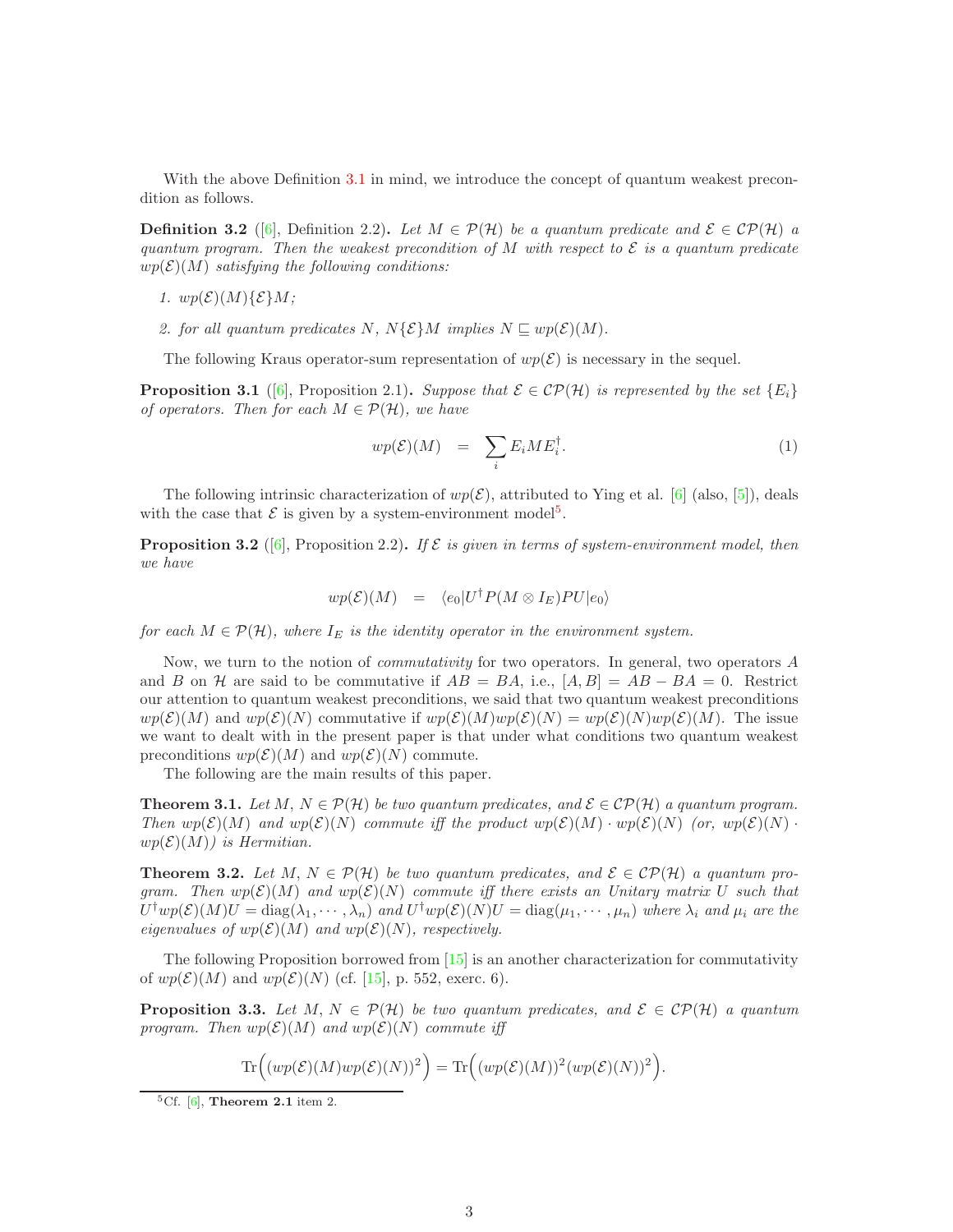# <span id="page-3-1"></span>4 Proofs of the main results

As mentioned in Sect. [2,](#page-0-0) quantum weakest preconditions are again observations. This can be seen from the following lemma which also plays a crucial role in the proofs of Theorem [3.1,](#page-2-0) Theorem [3.2](#page-2-1) and Proposition [3.3.](#page-2-2)

<span id="page-3-0"></span>**Lemma 4.1.** Let  $M \in \mathcal{P}(\mathcal{H})$  be a quantum predicate, and let  $\mathcal{E} \in \mathcal{CP}(\mathcal{H})$  be a quantum program. Then  $wp(\mathcal{E})(M)$  is Hermitian.

*Proof.* Let A denote  $wp(\mathcal{E})(M)$ , then by Proposition [3.1,](#page-2-3)

$$
A^{\dagger} = \left(\sum_{i} E_{i} M E_{i}^{\dagger}\right)^{\dagger} = \sum_{i} \left(E_{i} M E_{i}^{\dagger}\right)^{\dagger}
$$

$$
= \sum_{i} (E_{i}^{\dagger})^{\dagger} M^{\dagger} E_{i}^{\dagger} = \sum_{i} E_{i} M E_{i}^{\dagger}
$$

$$
= A
$$

as required.

Now, we can present the proofs of main results as follows.

*Proof of Theorem [3.1.](#page-2-0)* Let A denote  $wp(\mathcal{E})(M)$  and B denote  $wp(\mathcal{E})(N)$ , respectively.

We show first the "if" part of the Theorem.

If  $AB$  is Hermitian, i.e.,  $(AB)^{\dagger} = AB$ , then

$$
AB = (AB)^{\dagger} = B^{\dagger} A^{\dagger}
$$
  
= BA (by Lemma 4.1)

We show next the "only if" part of the Theorem. Assume that A and B commute, i.e.,  $AB = BA$ , then

$$
(AB)^{\dagger} = B^{\dagger} A^{\dagger} = BA
$$
 (by Lemma 4.1)  
= AB (by Hypothesis)

Theorem [3.1](#page-2-0) follows.

**Proof of Theorem [3.2.](#page-2-1)** Also, let A denote  $wp(\mathcal{E})(M)$  and B denote  $wp(\mathcal{E})(N)$ , respectively.

The "if" part is obvious.

We show the "only if" part. Viewed A, B as linear transformations on the vector space  $\mathbb{C}^n$ . Let  $V = \{A\alpha : \alpha \in \mathbb{C}^n\}$  and assume that  $AB = BA$ . Then for any  $\beta \in V$ , we see that

$$
B\beta = B(A\alpha) = AB\alpha \text{ (by hypothesis)}
$$
  
=  $A(B\alpha) \in \mathcal{V}$ 

That is,  $\mathcal V$  is an invariant subspace under transformation B. We further assume that dim $\mathcal V$  =  $n_1 \leq n$ . Then, there exist  $n_1$  unit vectors  $\{|e_1\rangle, \dots, |e_{n_1}\rangle\} \subset \mathcal{V}$  such that

$$
B|e_i\rangle = \mu_i|e_i\rangle \quad \text{for all } 1 \le i \le n_1,
$$

because V can be decomposed to  $V = V_{\lambda_1} \oplus \cdots \oplus V_{\lambda_{n_1}}$  where  $V_{\lambda_i} = \{\zeta : A\zeta = \lambda_i\zeta\}$ . It is easy to see that for any  $\zeta \in V_{\lambda_i}$ ,  $B\zeta \in V_{\lambda_i}$ , i.e.,  $V_{\lambda_i}$  is an invariant subspace under transformation  $B$ . Further, let  $\{|e_{n_1+1}\rangle, \cdots, |e_n\rangle\}$  be a basis of vector space  $\mathcal{V}^{\perp}$  <sup>[3](#page-3-3)</sup> such that

•  $B|e_j\rangle = \mu_j|e_j\rangle$  for all  $n_1 + 1 \leq j \leq n$ ;

<sup>2</sup>It is clear from the fact that:  $A(B\zeta) = B(A\zeta) = B(\lambda_i\zeta) = \lambda_i(B\zeta)$ <br> ${}^3\mathcal{V}^{\perp}$  is defined as  $\{|\alpha\rangle : |\alpha\rangle \in \mathbb{C}^n$ ,  $\langle \beta|\alpha\rangle = 0$  for any  $|\beta\rangle \in \mathcal{V}\}.$ 

 $\Box$ 

□

<span id="page-3-3"></span><span id="page-3-2"></span>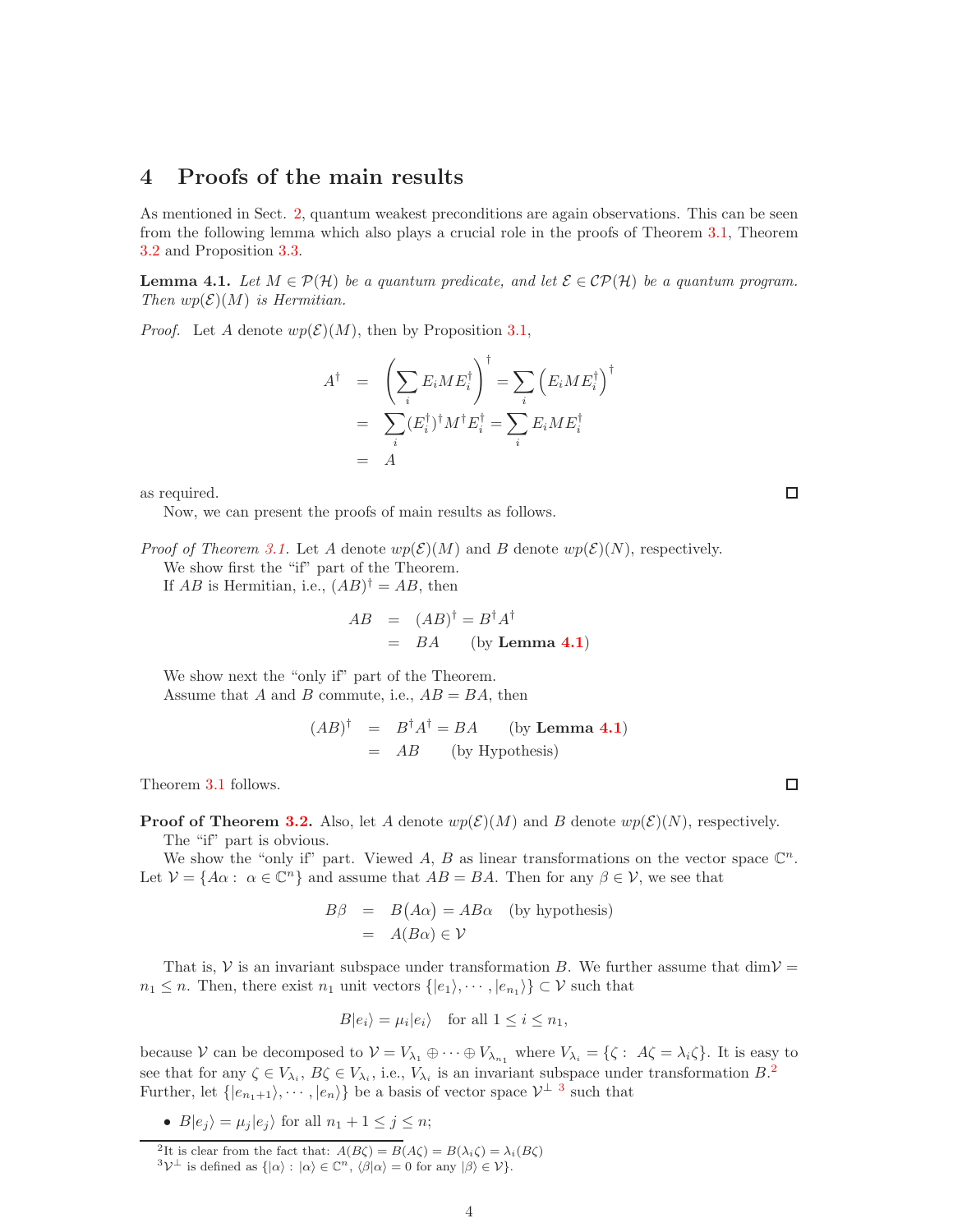•  $\{|e_1\rangle, \cdots, |e_{n_1}\rangle, |e_{n_1+1}\rangle, \cdots, |e_n\rangle\}$  is an orthogonal basis of  $\mathbb{C}^n$ .

Let

$$
U = (|e_1\rangle, \cdots, |e_{n_1}\rangle, |e_{n_1+1}\rangle, \cdots, |e_n\rangle)^{\dagger}
$$

Then it is easy to derive the following

$$
UBU^{\dagger} = \text{diag}(\mu_1, \cdots, \mu_{n_1}, \mu_{n_1+1} \cdots, \mu_n)
$$

and

$$
UAU^{\dagger} = \text{diag}(\lambda_1, \cdots, \lambda_{n_1}, 0, \cdots, 0)
$$

Theorem [3.2](#page-2-1) follows.

**Proof of Proposition [3.3.](#page-2-2)** Let A denote  $wp(\mathcal{E})(M)$  and B denote  $wp(\mathcal{E})(N)$ , respectively. Then, the "only if" part is obvious.

To show the "if" part of proposition, note first that  $\text{Tr}(MM^{\dagger}) = 0$  if and only if  $M = 0$  where M is a square matrix of size n over C. Then, by the assumption that  $\text{Tr}((AB)^2) = \text{Tr}(A^2B^2)$  and Lemma [4.1,](#page-3-0) we can easy see the following

$$
\text{Tr}\Big((AB-BA)(AB-BA)^{\dagger}\Big) = 0
$$

Hence,  $AB - BA = 0$ , i.e.,  $AB = BA$ .

<span id="page-4-1"></span>**Remark 1.** Since the weakest quantum preconditions are given in the form of Eq.  $(1)$ , a natural idea to characterize the commutativity of them is in terms of  $[M, N]$ , i.e., the commutator of M, N. Unfortunately, the following examples show that this is difficult.

Exam. Let

$$
M = \begin{pmatrix} .2 & .2i \\ -.2i & .5 \end{pmatrix} \qquad N = \begin{pmatrix} .3 & .1 + .2i \\ .1 - .2i & 0 \end{pmatrix} \qquad \mathcal{E} = \left\{ \begin{pmatrix} .1 & 0 \\ 0 & 0 \end{pmatrix} \right\}
$$

where  $i = \sqrt{-1}$ . Then, it is easy to verify that

$$
MN = \begin{pmatrix} .2 & .2i \\ -.2i & .5 \end{pmatrix} \begin{pmatrix} .3 & .1 + .2i \\ .1 - .2i & 0 \end{pmatrix} = \begin{pmatrix} .1 + .02i & .02 + .04i \\ .05 - .16i & .04 - .02i \end{pmatrix}
$$
  

$$
\neq \begin{pmatrix} .1 - .02i & .05 + .16i \\ .02 - .04i & .04 + .02i \end{pmatrix} = \begin{pmatrix} .3 & .1 + .2i \\ .1 - .2i & 0 \end{pmatrix} \begin{pmatrix} .2 & .2i \\ -.2i & .5 \end{pmatrix} = NM.
$$

However,

$$
wp(\mathcal{E})(M) = \begin{pmatrix} .1 & 0 \\ 0 & 0 \end{pmatrix} \begin{pmatrix} .2 & .2i \\ -.2i & .5 \end{pmatrix} \begin{pmatrix} .1 & 0 \\ 0 & 0 \end{pmatrix}^{\dagger} = \begin{pmatrix} .002 & 0 \\ 0 & 0 \end{pmatrix}
$$

$$
wp(\mathcal{E})(N) = \begin{pmatrix} .1 & 0 \\ 0 & 0 \end{pmatrix} \begin{pmatrix} .3 & .1 + .2i \\ .1 - .2i & 0 \end{pmatrix} \begin{pmatrix} .1 & 0 \\ 0 & 0 \end{pmatrix}^{\dagger} = \begin{pmatrix} .003 & 0 \\ 0 & 0 \end{pmatrix}
$$

which means that

$$
wp(\mathcal{E})(M) \cdot wp(\mathcal{E})(N) = wp(\mathcal{E})(N) \cdot wp(\mathcal{E})(M).
$$

The above Example [4](#page-4-1) implies the following

<span id="page-4-0"></span>**Proposition 4.1.** For any  $n \geq 2$ , there exist  $M, N \in \mathcal{P}(\mathcal{H}_n)$  with  $\dim \mathcal{H}_n = n$ , and  $\mathcal{E} \in \mathcal{CP}(\mathcal{H}_n)$ such that

$$
wp(\mathcal{E})(M) \cdot wp(\mathcal{E})(N) = wp(\mathcal{E})(N) \cdot wp(\mathcal{E})(M)
$$

with  $MN \neq NM$ .

 $\Box$ 

 $\Box$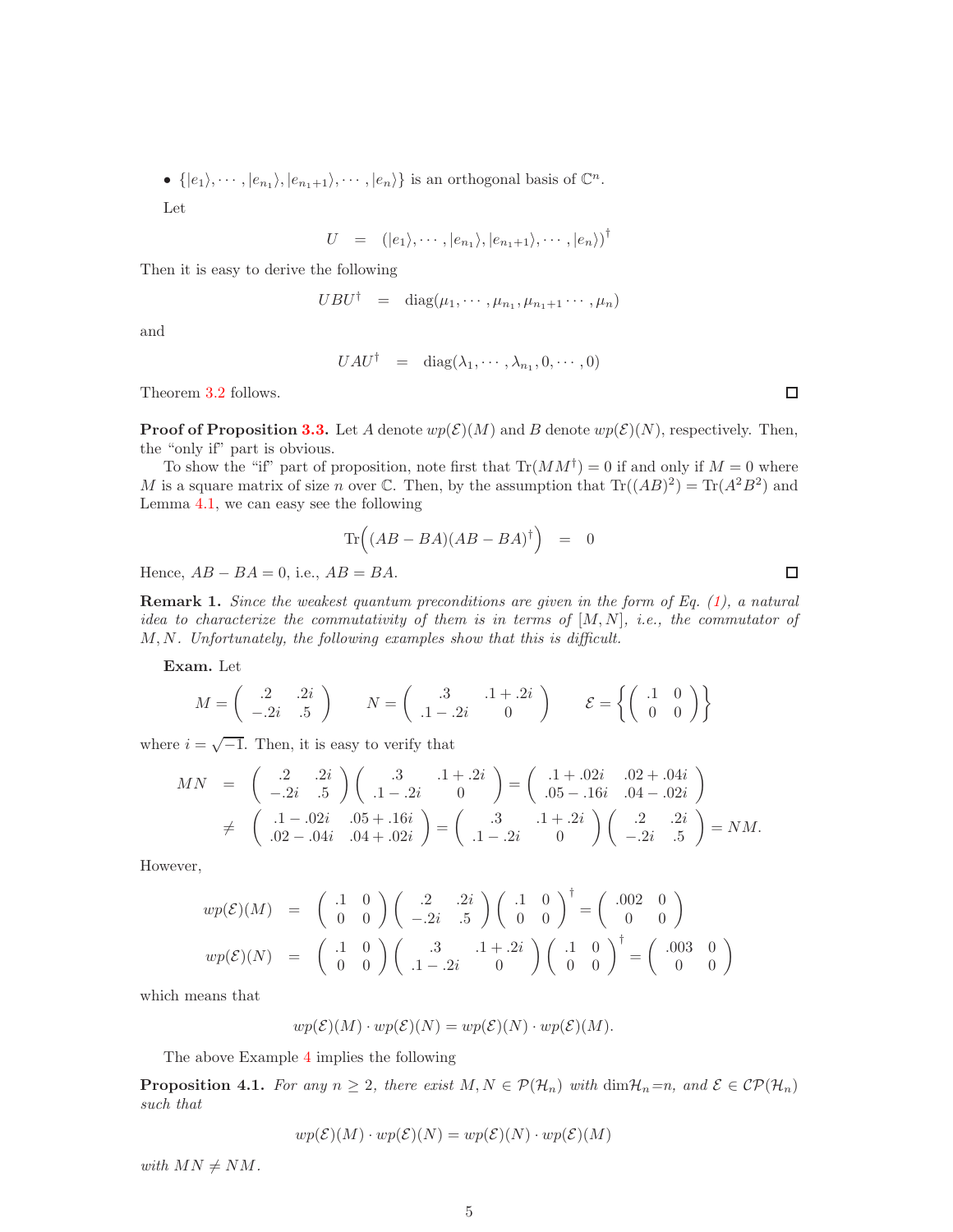Proof. Let

$$
M = \begin{pmatrix} I_{n-2} & 0 \\ 0 & \begin{pmatrix} .2 & .2i \\ -.2i & .5 \end{pmatrix} \end{pmatrix} \qquad N = \begin{pmatrix} I_{n-2} & 0 \\ 0 & \begin{pmatrix} .3 & .1 + .2i \\ .1 - .2i & 0 \end{pmatrix} \end{pmatrix}
$$

and

$$
\mathcal{E} = \left\{ \left( \begin{array}{cc} I_{n-2} & 0 \\ 0 & \left( \begin{array}{c} .1 & 0 \\ 0 & 0 \end{array} \right) \end{array} \right) \right\}
$$

where  $I_{n-2}$  is the unit matrix of size  $n-2$ .

Exam. Let

$$
M = \begin{pmatrix} .2 & 0 \\ 0 & 0 \end{pmatrix} \qquad N = \begin{pmatrix} .3 & 0 \\ 0 & .7 \end{pmatrix} \qquad \mathcal{E} = \begin{Bmatrix} .5 & .2i \\ 0 & .5 \end{Bmatrix}
$$

where  $i = \sqrt{-1}$ . It is not hard to see that  $MN = NM$ . A simple calculation leads to

$$
wp(\mathcal{E})(M) = \begin{pmatrix} .5 & .2i \\ 0 & .5 \end{pmatrix} \begin{pmatrix} .2 & 0 \\ 0 & 0 \end{pmatrix} \begin{pmatrix} .5 & .2i \\ 0 & .5 \end{pmatrix}^{\dagger} = \begin{pmatrix} .05 & 0 \\ 0 & 0 \end{pmatrix}
$$

$$
wp(\mathcal{E})(N) = \begin{pmatrix} .5 & .2i \\ 0 & .5 \end{pmatrix} \begin{pmatrix} .3 & 0 \\ 0 & .7 \end{pmatrix} \begin{pmatrix} .5 & .2i \\ 0 & .5 \end{pmatrix}^{\dagger} = \begin{pmatrix} .103 & .07i \\ -.07i & .175 \end{pmatrix}.
$$

Thus,

$$
wp(\mathcal{E})(M) \cdot wp(\mathcal{E})(N) = \begin{pmatrix} .05 & 0 \\ 0 & 0 \end{pmatrix} \begin{pmatrix} .103 & .07i \\ -.07i & .175 \end{pmatrix} = \begin{pmatrix} .00515 & .0035i \\ 0 & 0 \end{pmatrix}
$$

$$
wp(\mathcal{E})(N) \cdot wp(\mathcal{E})(M) = \begin{pmatrix} .103 & .07i \\ -.07i & .175 \end{pmatrix} \begin{pmatrix} .05 & 0 \\ 0 & 0 \end{pmatrix} = \begin{pmatrix} .00515 & 0 \\ -.0035i & 0 \end{pmatrix}
$$

It is obvious that  $wp(\mathcal{E})(M) \cdot wp(\mathcal{E})(N) \neq wp(\mathcal{E})(N) \cdot wp(\mathcal{E})(M)$ .

By virtue of Example [4,](#page-4-0) we immediately have the following

<span id="page-5-0"></span>**Proposition 4.2.** For any  $n \geq 2$ , there exist  $M, N \in \mathcal{P}(\mathcal{H}_n)$  with  $\dim \mathcal{H}_n = n$ , and  $\mathcal{E} \in \mathcal{CP}(\mathcal{H}_n)$ such that  $MN = NM$  with

$$
wp(\mathcal{E})(M) \cdot wp(\mathcal{E})(N) \neq wp(\mathcal{E})(N) \cdot wp(\mathcal{E})(M).
$$

# <span id="page-5-3"></span>5 Conclusions

In this paper, we have given some simple characterizations for the commutativity of quantum weakest preconditions. Further, we show by Example [4](#page-4-1) and Example [4](#page-4-0) that it is very difficult to characterize commutativity of quantum weakest preconditions in terms of  $[M, N]$ , which also can be seen from Proposition [4.1](#page-4-0) and Proposition [4.2.](#page-5-0)

## <span id="page-5-1"></span>References

- [1] B. Omer, A procedural formalism for quantum computing, Master's thesis, Department of theoretical Physics, Technical University of Vienna, July 1998.
- <span id="page-5-2"></span>[2] J.W. Sanders, P. Zuliani, Quantum programming, In Lecture Notes in Computer Science, vol. 1837, 2000, pp. 80-99.